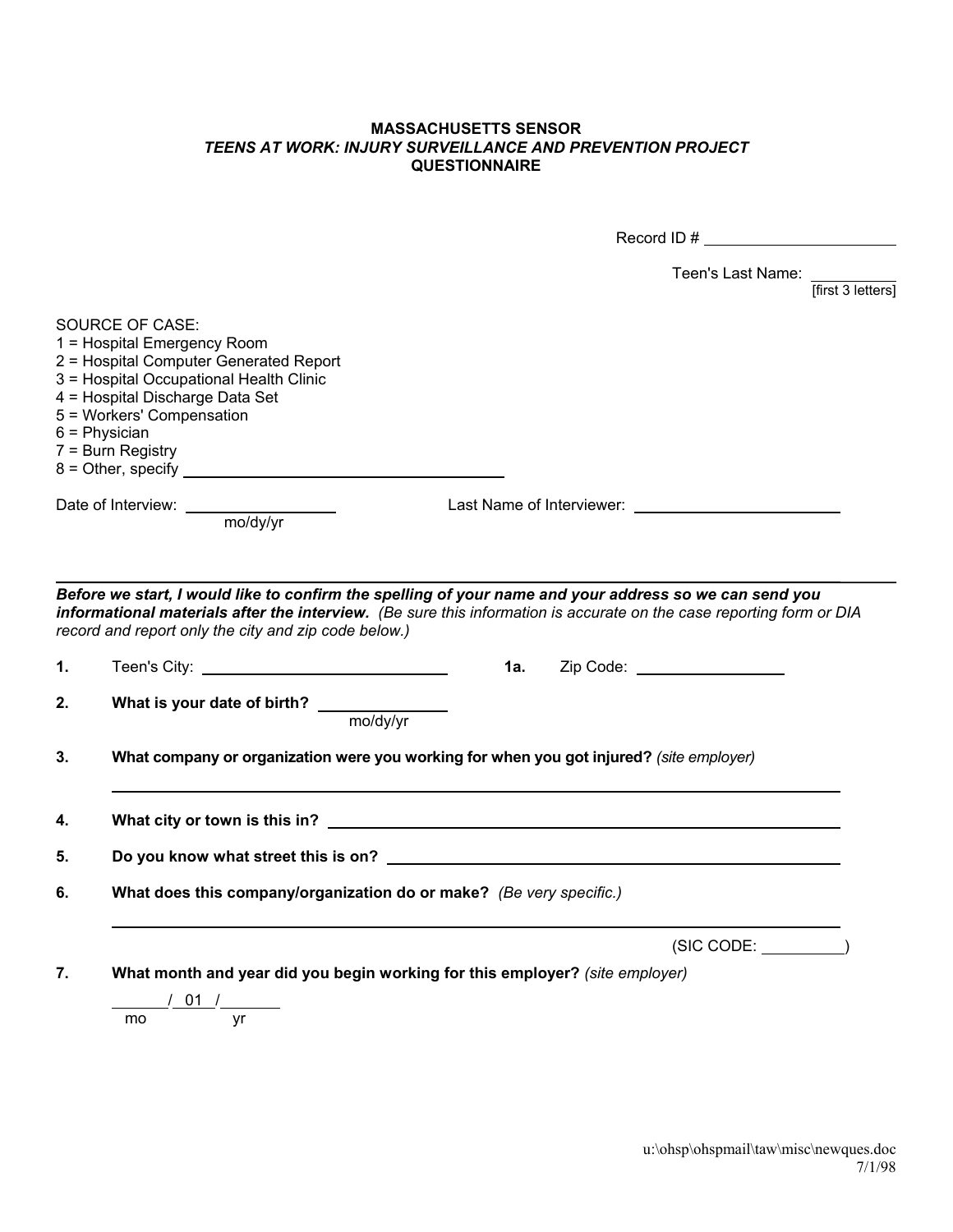| 8.  | Were you placed at your job by a temporary employment agency or youth job placement program? |                           |                                                                                                                 |          |                           |             |  |
|-----|----------------------------------------------------------------------------------------------|---------------------------|-----------------------------------------------------------------------------------------------------------------|----------|---------------------------|-------------|--|
|     | $1 = Yes$<br>$2 = No$<br>(Skip to $9$ .)<br>9 = Don't know/not sure                          |                           | (Go to 8a and list site employer in 3 above.)                                                                   |          |                           |             |  |
|     | 8a.                                                                                          |                           | [If yes], What's the name of this program/agency:                                                               |          |                           |             |  |
|     | 8b.                                                                                          |                           |                                                                                                                 |          |                           |             |  |
|     |                                                                                              |                           |                                                                                                                 |          | (SIC CODE:                |             |  |
|     | 8c.                                                                                          |                           |                                                                                                                 |          |                           |             |  |
| 9.  | At the time of your injury, what was your job title or occupation? _                         |                           |                                                                                                                 |          |                           |             |  |
|     |                                                                                              |                           | (If apprentice/helper, specify what kind of apprentice/helper (e.g., apprentice electrician, teacher's helper). |          |                           |             |  |
|     |                                                                                              |                           |                                                                                                                 |          | $(OCC. CODE: __________)$ |             |  |
| 10. |                                                                                              |                           | The information we have says that you were injured on: _______________, which was a ___________.                |          |                           |             |  |
|     |                                                                                              | Does that sound right?    |                                                                                                                 | mo/dy/yr |                           | day of week |  |
|     | Correct date and day. Go to 11.)                                                             |                           |                                                                                                                 |          |                           |             |  |
|     | Unknown or not applicable--e.g., rsi. Go to 11.)                                             |                           |                                                                                                                 |          |                           |             |  |
|     | 10a.<br>[If not correct], What is the correct date and day of the week?                      |                           |                                                                                                                 |          |                           |             |  |
|     |                                                                                              | mo/dy/yr                  | day of week                                                                                                     |          |                           |             |  |
| 11. | How old were you at the time you were injured?                                               |                           |                                                                                                                 |          |                           |             |  |
|     | $1 = 13$<br>$2 = 13$<br>$3 = 14$<br>$4 = 15$<br>$5 = 16$<br>$6 = 17$                         | $9 = Don't know/not sure$ | **INTERVIEWER: CALCULATE WITH TEEN.<br>DISCONTINUE INTERVIEW IF TEEN WAS >18 AT TIME OF INJURY.**               |          |                           |             |  |

*(Go to narrative on next page.)*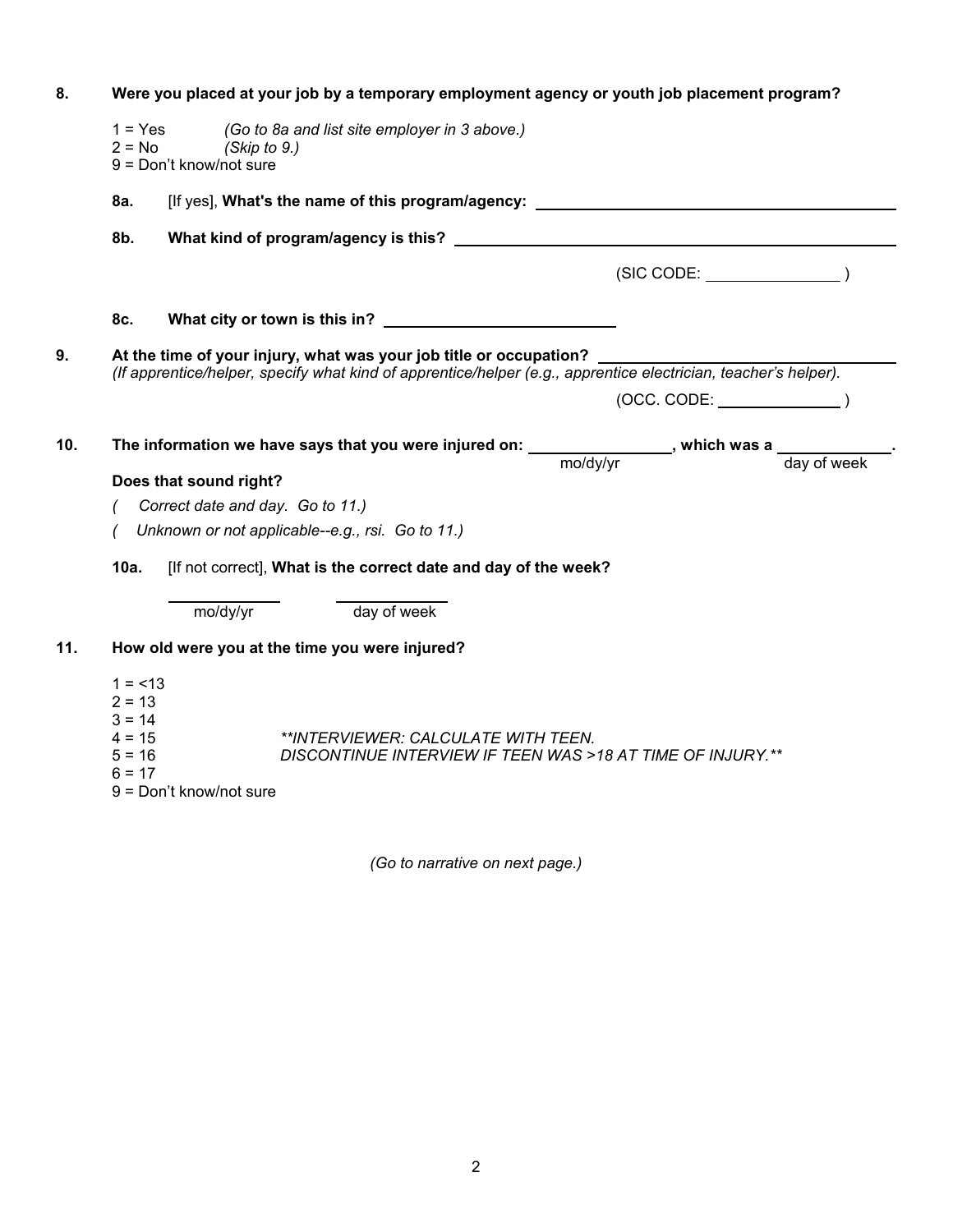**12. Please describe how your injury occurred. Include where you were, what you were doing, any tools or equipment you were using, and any other factors you think were important. End with how and where you came to get medical attention—if you did.** 



*(Review narrative with teen making sure it includes pertinent information on any relevant topics below.)* 

- *Location (e.g., inside/outside; department of store) Materials handled (type, amt., weight, size)*
- *Tools/equip. (type, powered/non; on/off; using/cleaning) Transportation to medical care*
- 
- *PPE (e.g., goggles, clothing, seat belts)*
- Machine guards/safeties (yes/no; in place/not in place) Other factors (e.g., weather conditions)

| SOURCE LITERAL:        |
|------------------------|
| SOURCE CODE:           |
| SECONDARY SOURCE CODE: |
| EVENT CODE:            |
|                        |

## **13. What were your injuries?** *(List the more serious injury first.)*

| lnjury 1    | (CODE: |
|-------------|--------|
| Body Part 1 | (CODE: |
| Injury 2    | (CODE: |
| Body Part 2 | (CODE: |

 *(If more than one injury, check here if injuries are equal in severity or hierarchy of severity is unclear.)*

- **13a.** (*Additional injuries and body parts*.*)* 
	- 1 = Additional injuries and body parts:
	- 7 = na/no additional injuries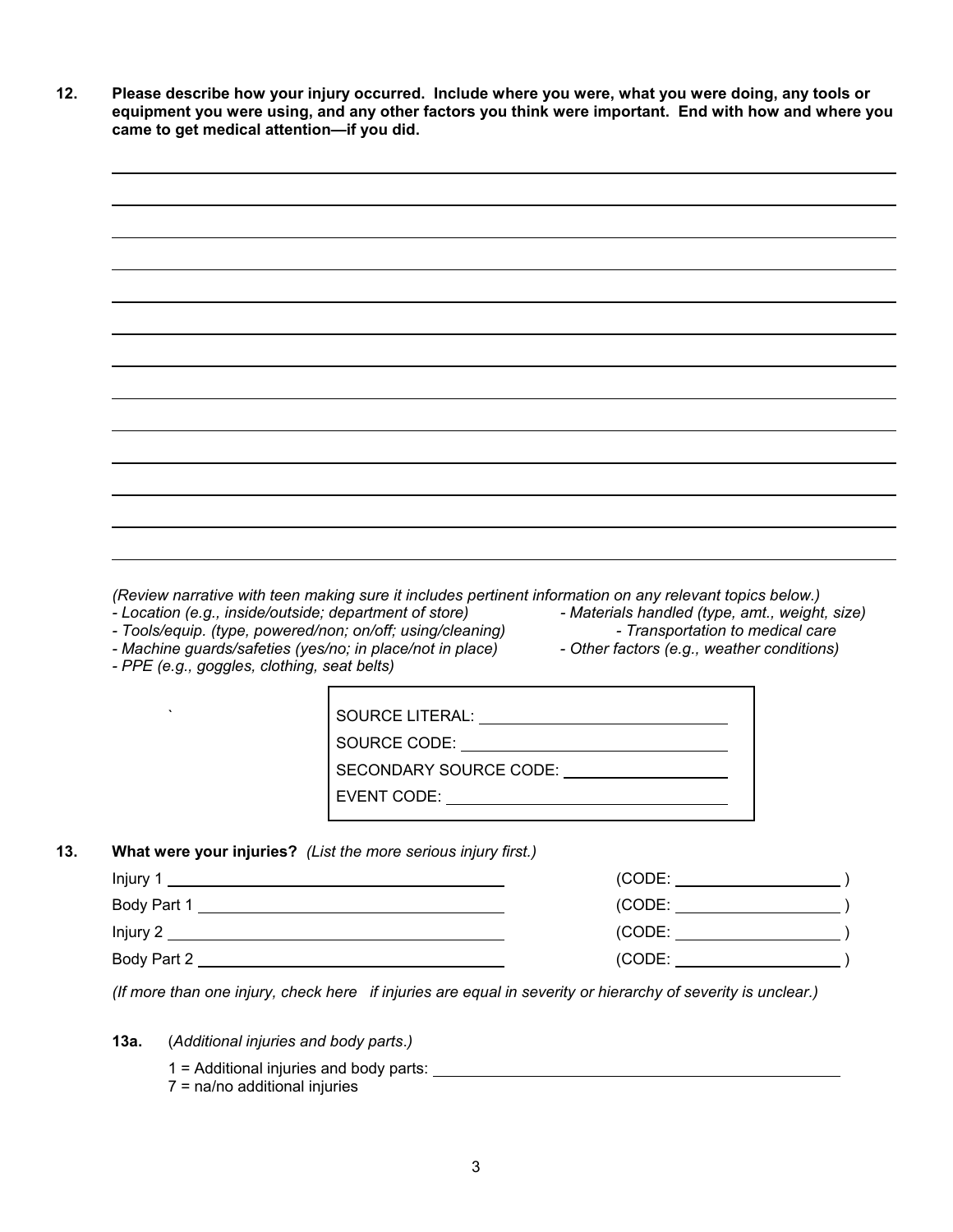#### **14a. Was this task/activity part of your usual job tasks or routine?**

 $1 = Yes$ 

 $2 = No$ 7 = NA (not injured while doing a task)

9 = Don't know/not sure

# **15. What time of day were you injured?**

 Time: *(24 hr. clock--e.g., 7:15am=0715; 10:30pm=2230)*  $7 = NA$ 9 = Don't know/not sure

## **16. The day of your injury, approximately how long had you been at work before you were injured?**

1 = less than 1 hour<br>2 = 1-2 hrs. (any *(anywhere from 1 but less than 3 hrs.)*  $3 = 3 - 4$  hrs.  $4 = 5 - 6$  hrs.  $5 = 7 - 8$  hrs.  $6 = 9$  hrs.  $7 = NA$  $8 =$  More than 9 hrs.

9 = Don't know

# **17. Are you currently working at the company/organization where you were injured?**

 1 = Yes (*Skip to 18.)*  $2 = No$  3 = Yes, but out on workers' comp. (*Skip to 18.)*  9 = Status unclear

## **17a.** [If no], **Was your leaving your job related to your being injured?**

 1 = Yes, explain  $2 = No$ 9 = Don't know/not sure

## **17b. Are you currently employed somewhere else?**

- 1 = Yes (*Skip to 18.)*  $2 = No$
- 9 = Don't know/not sure

## **17c.** [If no], **Is this because you are unable to work because of your injury?**

- $1 = Yes$  $2 = No$
- 9 = Don't know/not sure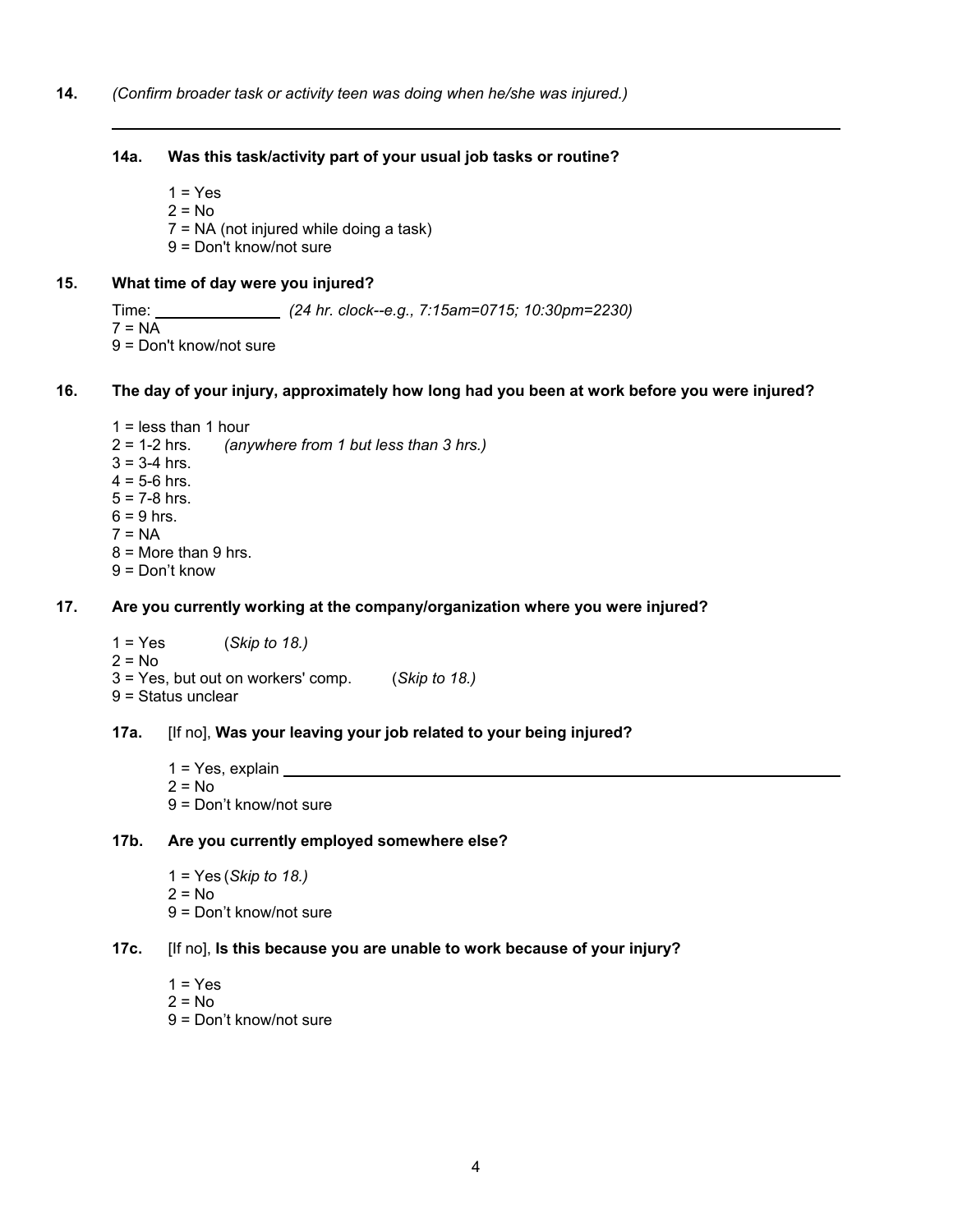## **18. At the time of your injury, approximately how many hours did you work each week?**

- 1 = Less than 10 hours
- $2 =$  Between 10 and 20
- 3 = Between 21 and 30
- $4 =$  Between 31 and 40
- 5 = Between 41 and 48
- $6 =$ More than 48
- 9 = Don't know/not sure

# **19.** Did you have any other jobs while working at \_\_\_\_\_\_\_\_\_\_\_\_\_\_\_\_?

- $1 = Yes$ , specify what:
- 2 = No (*Skip to 20.)*
- 9 = Don't know/not sure
- **19a.** [If yes], **How many hours per week did you work at this/these other job(s)?** 
	- $1 =$  Less than  $5$
	- $2 =$  Between 5 and 9
	- $3$  = Between 10 and 15
	- $4 =$  Between 16 and 20
	- $5 =$  More than 20
	- 9 = Don't know/not sure

#### **20. Had you been at school the day you were injured?**

- 1 = Yes (e.g., regular school day or summer school day)
- 2 = No (e.g., weekend, holiday, vacation, out sick)
- 3 = Not enrolled in school (left school or graduated)
- $7 = NA$  (e.g., if repetitive strain)
- 9 = Don't know/not sure

# **21. Do you think you were working quickly to finish what you were doing?**

 $1 = Yes$   $7 = NA$  $2 = No$  (*Skip to 22.*)  $9 = Don't know/not sure$ 

- **21a.** [If yes], **Why do you think you were working quickly?** *(Help put teen's answer into one of the categories. Read answers if teen needs assistance. One answer only.)* 
	- 1 = You felt pressure from your supervisor around the time of the injury
	- 2 = You felt pressure on yourself *(e.g., wanted to prove him/herself; needed to leave work early)*
	- 3 = There were special circumstances on that day/at that time *(e.g., short-staffed, demanding customer)*
	- 4 = The pace of the workplace or the nature of the job is always fast
	- 5 = Other, please specify
	- 9 = Don't know/not sure

## *Now I'd like to ask you some questions about your work environment.*

# **22. At the time of your injury, where was your supervisor or someone else responsible for supervising you?**

- 1 = In the immediate area *(*in view of injury*)*
- $2 = On-site$
- $3$  = Not on-site
- $7 = NA$
- 9 = Don't know/not sure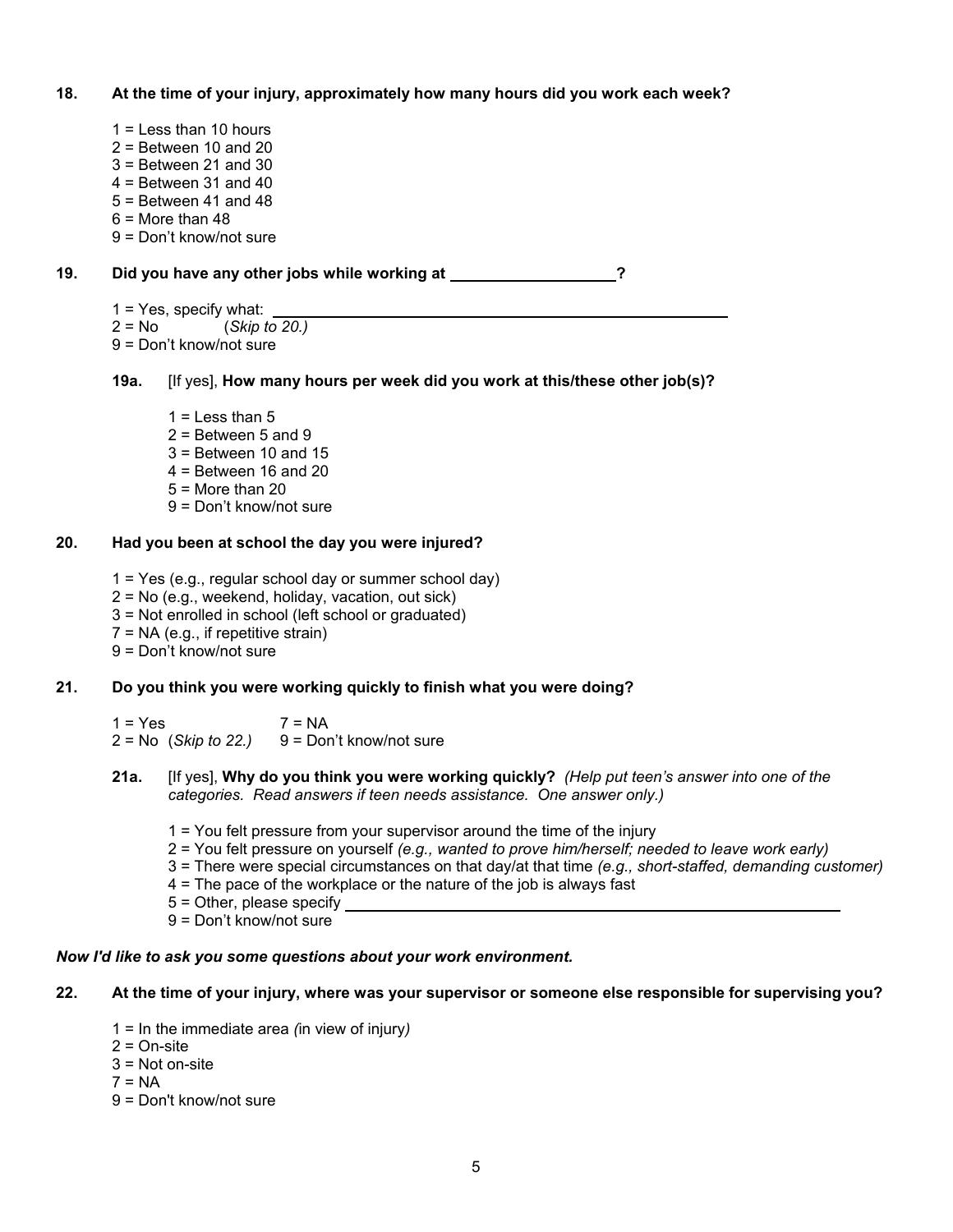- **23. At the time you were injured, were any other people injured at the same time?**  1 = Yes, how many? How many under 18?  $2 = No$  $7 = NA$  9 = Don't know/not sure **24. Have other workers experienced similar injuries at this workplace?**  1= Yes, explain **Mathematic and Table 2012** Were any under 18?  $2 = No$  9 = Don't know/not sure **25. Are there other injuries or hazards you think are a problem at this workplace?** 
	- 1 = Yes, specify
	- $2 = No$
	- 9 = Don't know/not sure
- **26. Including yourself, approximately how many people under 18 worked in your department/at your workplace at the time you were injured?** (*Other teen workers, on all shifts, exposed to the same hazards or working conditions. Generally for small employers, all teens employed--e.g., all teens working in a small sandwich shop; for larger employers, just teens in same department or job--e.g., hospital dietary aides.)* 
	- $1 = 1 2$  $2 = 3 - 5$  $3 = 6 - 10$  $4 = 11 - 20$  $5 = 21+$ 9 = Don't know
- **27. Do you think this injury could have been prevented in some way?** 
	- 1 = Yes, specify  $2 = No$
	- 9 = Don't know/not sure

 TEEN ASSUMES RESPONSIBILITY FOR INJURY:  $1 = YES$   $7 = NA$  $2 = NO$   $9 = NOT$  SURE

*The next few questions are about medical care or treatment you may have received for your injury.* 

**28. Aside from any first aid you may have received from someone at your workplace, did you seek medical care anywhere?** (*If hospital/physician-reported case, confirm what we already know.)* 

 $1 = Yes$  2 = No (*Skip to 29.)* 9 = Don't know/not sure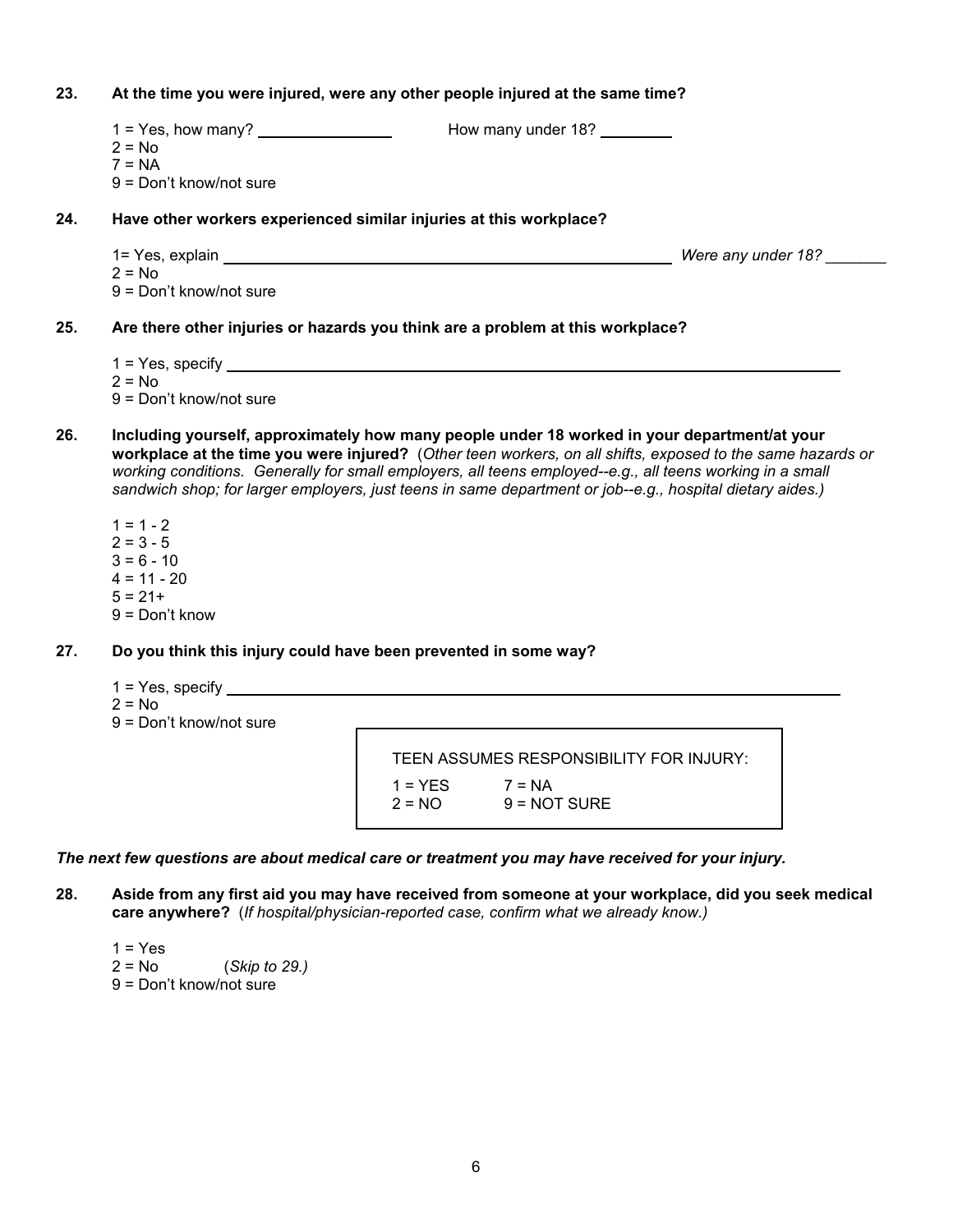**28a. Following your initial visit for medical care, did you have any additional visits for care or treatment for your injury?** 

- $1 = Yes$
- $2 = No$
- 9 = Don't know/Not sure

#### **28b. Please tell me all the places where you received medical care or treatment:**

- 1 = Hospital ER, specify name of hospital
- 2 = Doctor's office, specify type of doctor(s)
- 3 = Clinic or health center, specify name/location
- 4 = HMO, specify name/location
- 5 = School nurse, specify name of school
- 6 = Other, specify: *(e.g., pt, ot, acupuncture, chiropractor, massage therapist)*

#### **28c. What kind of treatment did you receive at these visits?** (*Circle all numbers and answers that apply.)*

- 1 = PT, OT, or other rehabilitation therapy
- 2 = Observation, diagnostic tests, follow-up exams, second opinions, applying/changing bandages
- 3 = Application or removal of casts, splints, stitches
- $4 =$  Surgery
- 5 = Other, specify
- 9 = Don't know/not sure

# **29. Did you ever stay overnight at a hospital because of your injury(ies)?**

- $1 = Yes$
- 2 = No (*Skip to 30.)*
- 9 = Don't know/not sure
- **29a.** [If yes], **How many nights?** 
	- nights

## *Now I have some questions about how your injury may have affected your life.*

**30. How many days did you miss, cut down, or not do any of your usual activities? These activities may include school, work, recreation, extracurricular activities, or any other things you usually did.** 

Number of days:

**31. Specifically, how many days of work did you miss because of your injury?** 

 $0 = 0$  $1$  = Fewer than 5 days  $2 = 5$  days or more

**31a. If 5 days or more, specify number** (*Calculate based on days per week teen usually worked.)*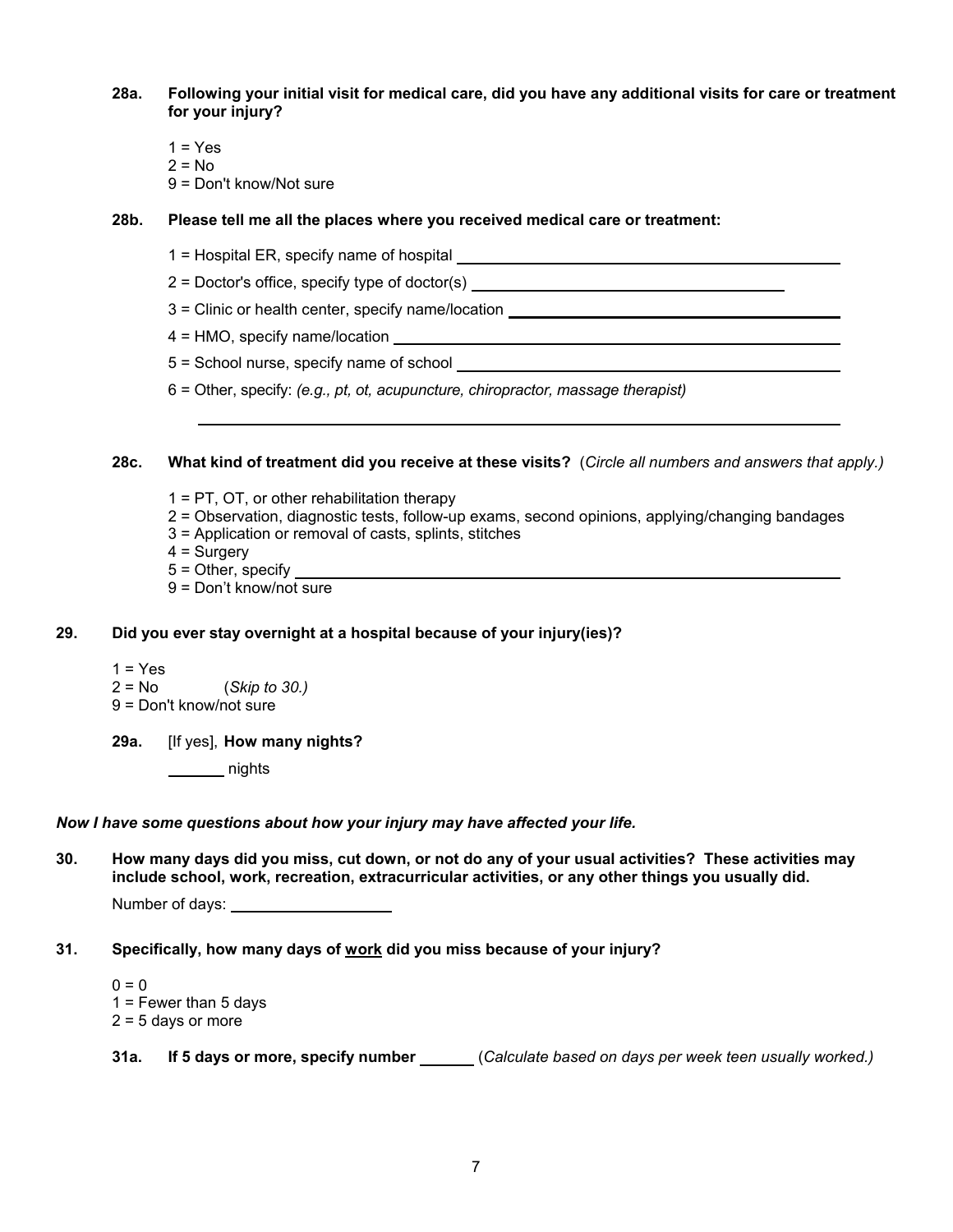- **32. Specifically, how many full days of school did you miss because of your injury or related appointments?**  Days
- **33. As of today, do you still have any pain, stiffness, discomfort, or other symptoms related to your injury?** 
	- 1 = Yes, explain
	- $2 = No$
	- 9 = Don't know/not sure
- **34. As of today, is your ability to do any of your usual activities still affected?** 
	- 1 = Yes, explain
	- $2 = No$

9 = Don't know/not sure

*(If amputation injury, do not ask 35. Circle "1" in 35; circle "5" in 35a; and skip to 36.)* 

**35. Do you think there may be any permanent effects from your injury? By this I mean for example, scarring, limited movement, loss of feeling or sensation in a body part, pain that won't go away?** 

 $1 = Yes$  2 = No *(Go to 36.)* 9 = Don't know/not sure *(Go to 36.)* 

#### **35a. What would these be?**

- 1 = Scarring 2 = Limited movement 3 = Limited feeling or sensation
- 4 = Pain or discomfort
- 
- 5 = Amputation
- 6 = Other, specify
- 9 = Don't know/not sure
- **36. Before you were injured, had you ever received any instruction from your** (site) **employer or supervisor on how to work safely and avoid injury while doing this type of work or working with this equipment?**  *(This question is about health and safety training and injury prevention not simply how to accomplish a job task.)*
	- 1 = Yes, specify
	- $2 = No$

9 = Don't know/not sure

**36a.** [If placed by temp or teen job placement agency], **Did you receive any instruction from the placement agency on how to work safely and avoid injury while doing this type of work (or working with this equipment or machinery)?** 

1= Yes, specify

 $2 = No$ 

9 = Don't know/not sure

- **37. Was your job part of a co-op, school-to-work, or other training or career exploration program?** 
	- 1 = Yes, specify name/type of program 2 = No (*Skip to 38.)*
	-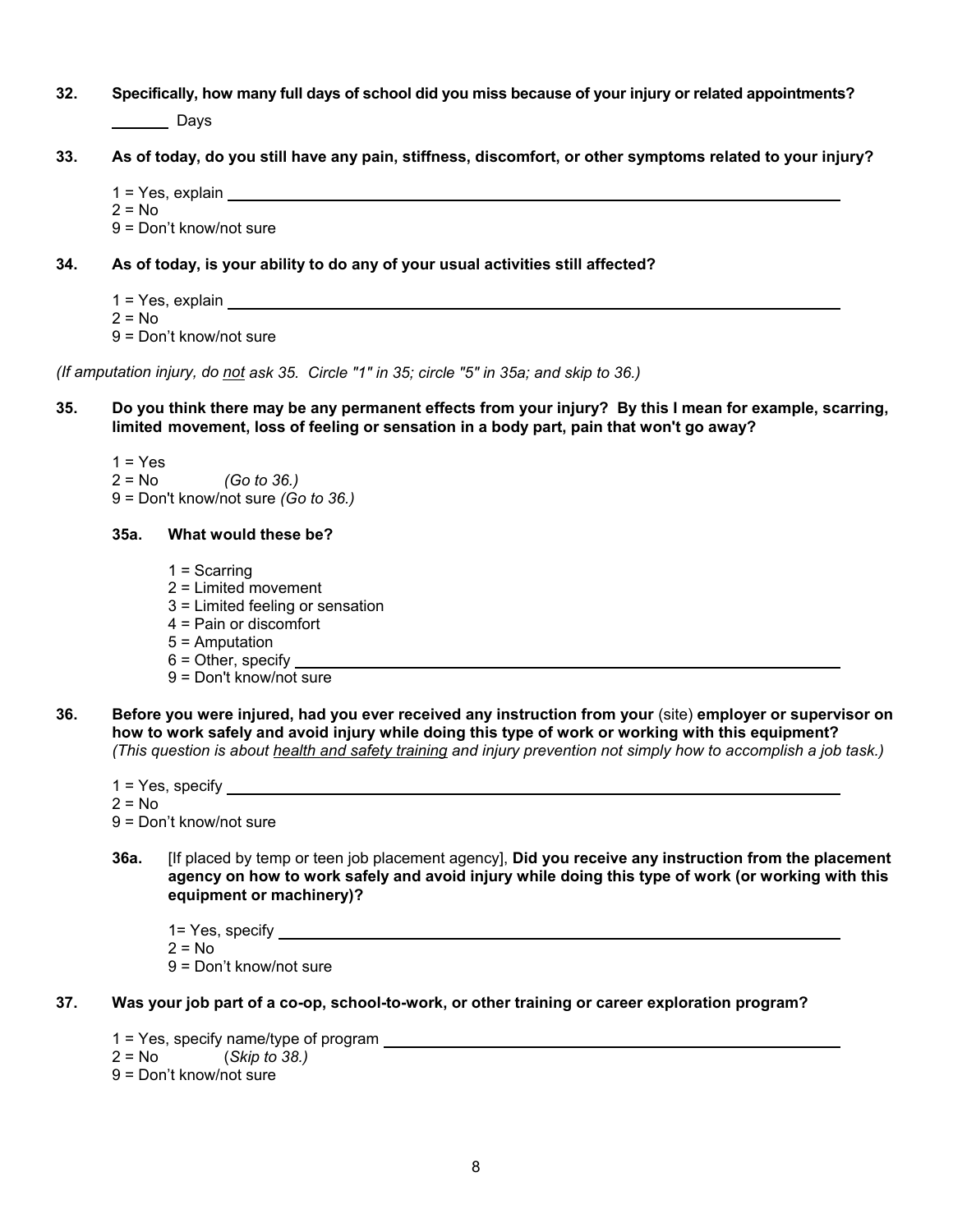- **37a.** [If yes], **Did you receive instruction from anyone at this program on how to work safely and avoid injury while doing this type of work (or using this equipment or machinery)?** 
	- $1 = Yes$ , specify \_\_\_\_\_\_

 $2 = No$ 

9 = Don't know/not sure

- **38. Which of the following describe(s) your reasons for working? You can choose as many as you want.**   *(Read all choices.)* 
	- $1$  = For spending money
	- 2 = To support yourself and/or your own family *(e.g., pay rent outside parents' home, support child)*
	- 3 = To contribute to your parent's/guardian's household expenses
	- 4 = To buy or to support a car
	- 5 = Saving for additional schooling
	- 6 = Saving for reasons other than a car or school
	- 8 = To learn a skill or career
	- $10 =$  Other, specify
	- 9 = Don't know/not sure
	- **38a. Which of these would you say is your main reason for working***? (If only one answer in 38, circle same answer below and skip to 39.)*
		- 1 = For spending money
		- 2 = To support yourself and/or your own family
		- 3 = To contribute to your parent's/guardian's household expenses
		- 4 = To buy or to support a car
		- 5 = Saving for additional schooling
		- 6 = Saving for other than a car or school
		- 8 = To learn a skill or career
		- $10 =$ Other
		- 9 = Don't know/not sure
- **39. At the time of your injury did you have a work permit or educational certificate for this particular job?** 
	- $1 = Yes$
	- $2 = No$
	- 9 = Don't know/not sure
- **40. Have you ever received information about the Child Labor Laws? These are special laws that apply to people under 18 and their employers.** 
	- 1 = Yes, specify where  $2 = No$
	- 9 = Don't know/not sure
- **41. Do you know if you, your parents, or employer filed a claim for workers' compensation?** 
	- 1 = Yes, a claim was filed  $2 = No$ , no claim was filed
	- 9 = Don't know/not sure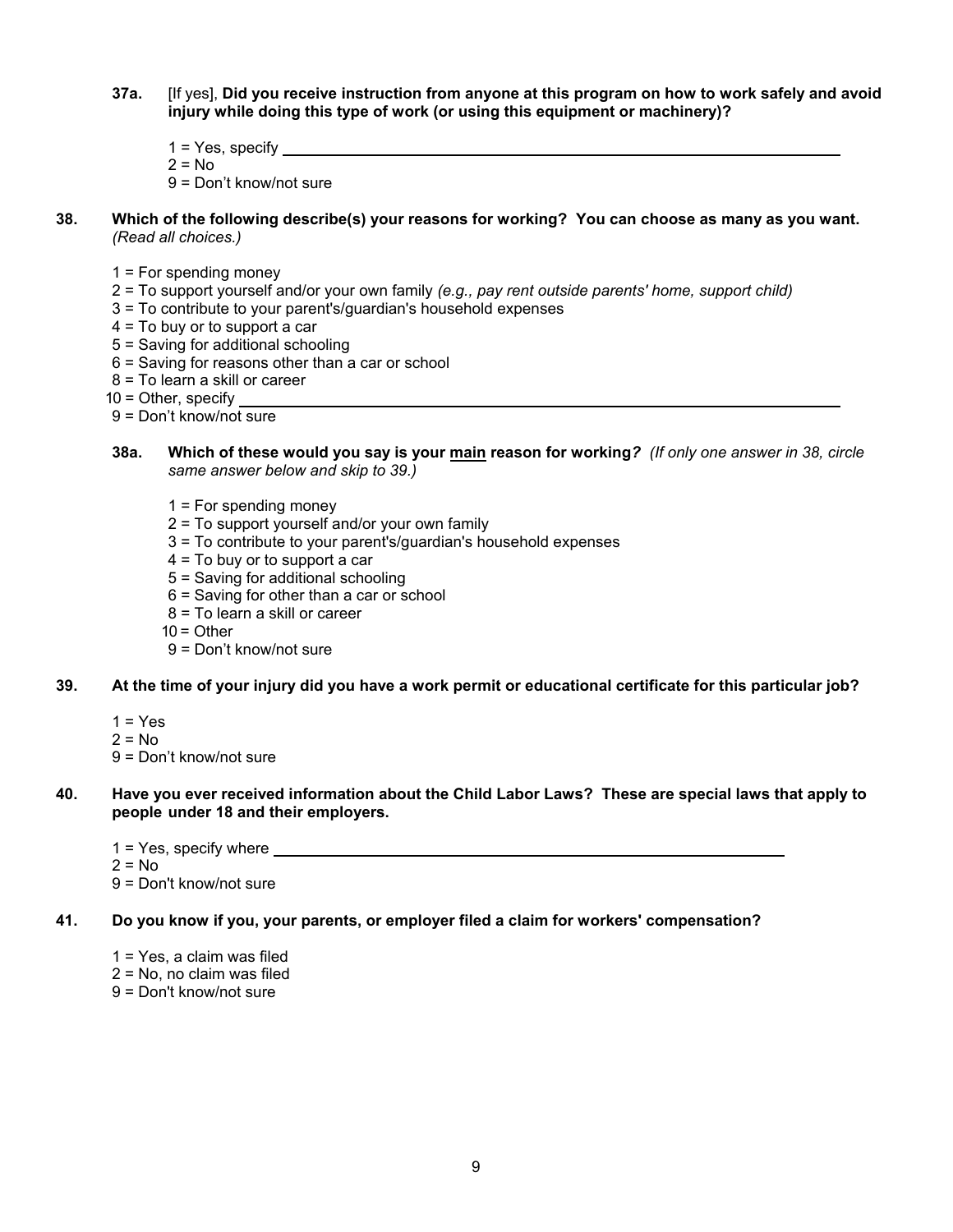#### *Just a few more questions.*

**42. My supervisor reviews all interviews. If she is concerned that other teens may be at risk of injury in the same workplace or that an employer may not be following health and safety or child labor laws, she may want to ask another agency to do a workplace evaluation. She would not give your name to any agency and that agency wouldn't reveal anything you told me today to the employer. Despite this, it is possible that an employer might somehow connect you to the referral. How would you feel if a workplace evaluation were requested for this employer?** 

1 = Fine, I wouldn't mind

2 = I'd prefer that an evaluation not be requested

3 = Not sure at this time

#### **43. What language is spoken in your home most often?** *(One answer only.)*

 $1 =$  English  $10 =$  Haitian Creole  $2 =$ Spanish 11 = Russian  $3 =$  Portuguese  $12 =$  French  $4 =$ Chinese  $13 =$ Greek<br> $5 =$ Khmer  $14 =$ Arabic  $14$  = Arabic  $6 =$  Vietnamese  $8 =$  Cape Verdean  $16 =$  Othe  $16 =$  Other, specify 9 = Don't know/not sure

#### **44. Are you of Hispanic or Latino origin?**

 $1 = Yes$  $2 = No$ 9 = Don't know/not sure

#### **45. What is your race? You may select one or more of the following categories:** *(Read all choices.)*

- 1 = American Indian or Alaska Native
- $2 =$ Asian
- 3 = Black or African American
- 4 = Native Hawaiian or Other Pacific Islander
- $5 =$  White
- 9 = Refused/doesn't identify with above categories (identifies as \_\_\_\_\_\_\_\_\_\_\_\_\_\_\_
- **46.** *Gender*:
	- $1 = M$  $2 = F$